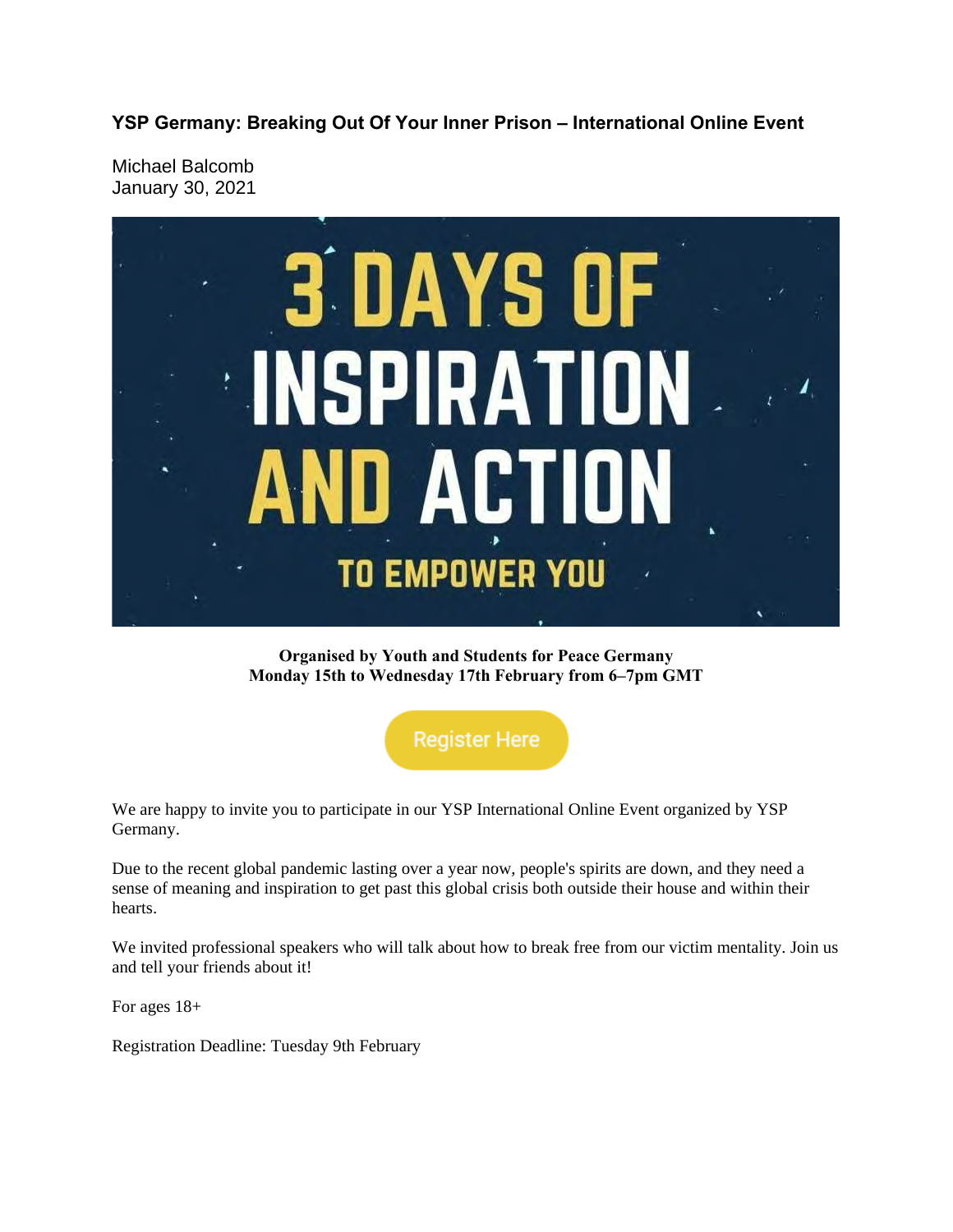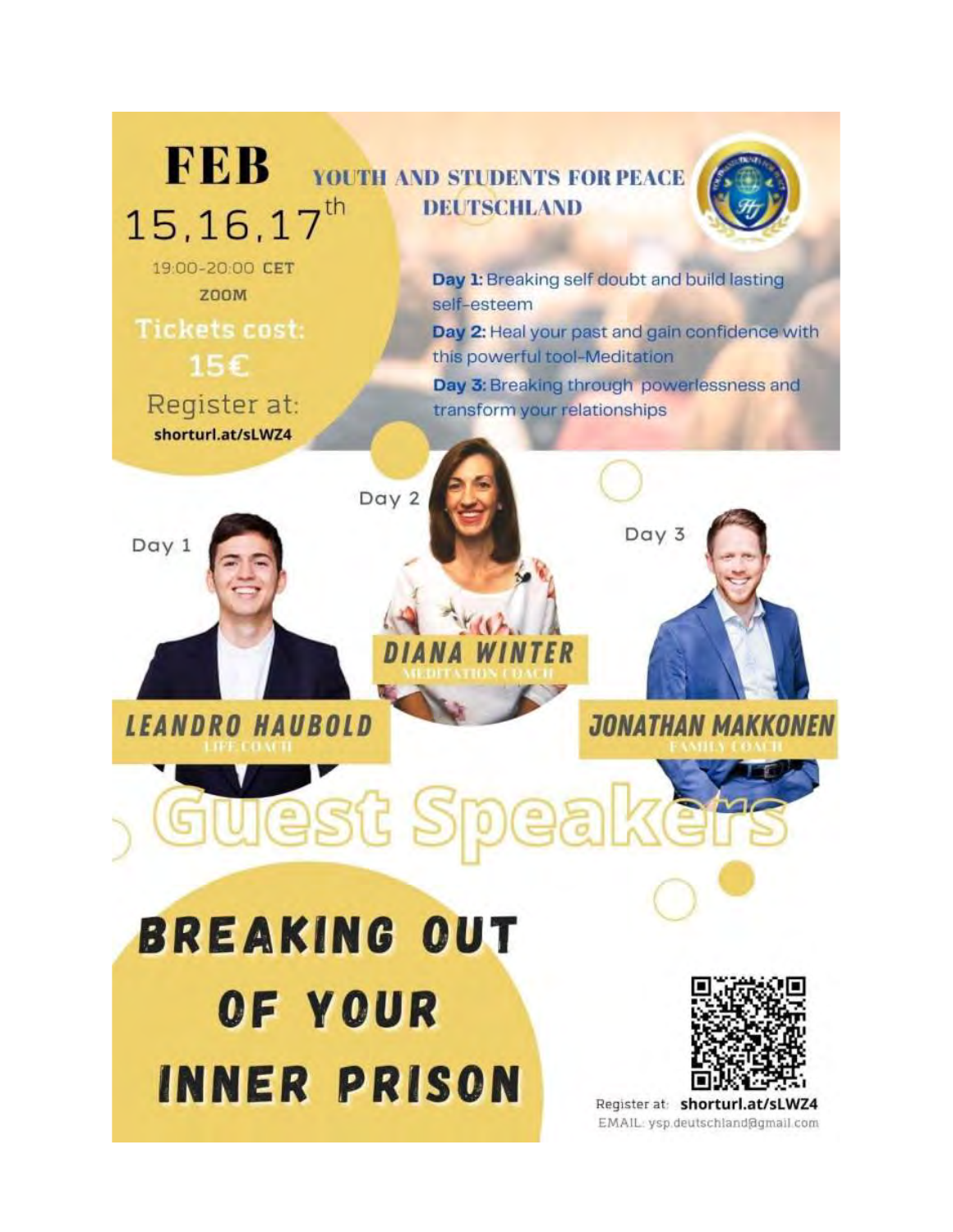

## Registration for the upcoming YSP Event

## Hi everyone!

Due to the recent global pandemic lasting over a year now, people's spirits are down, and they need a sense of meaning and inspiration to get past this global crisis both outside their house and within their hearts. We invite you to participate in our YSP online event. We invited professional speakers who will talk about how to break free from our victim mentality. Join us and tell your friends about it!

-YSP-Team, Germany

Date:15,16,17th February 2021, at 19:00 CET Age: 18+ Registration Deadline: 9th February

More questions? Please feel free to contact us: Email: ysp.deutschland@gmail.com

\* Required

Name \*

Your answer

E-mail addresse \*

Your answer

I agree to pay 15 Euro as a participation Fee. Please pay to the below banc! \*

Yes